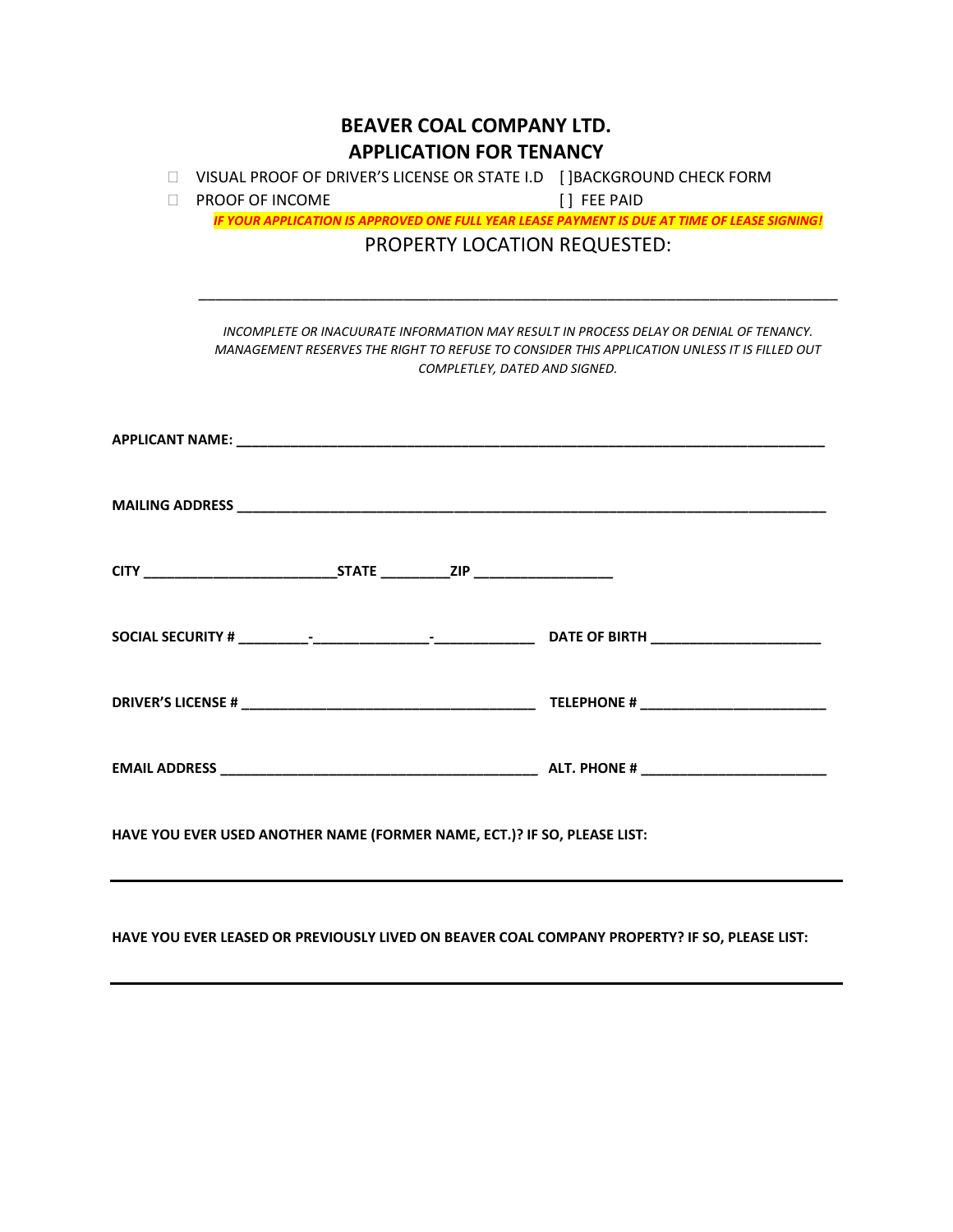| Name:<br><b>Relationship:</b>               | Age: |  |  |  |  |
|---------------------------------------------|------|--|--|--|--|
| 1.                                          |      |  |  |  |  |
| 2.                                          |      |  |  |  |  |
| 3.                                          |      |  |  |  |  |
| 4.                                          |      |  |  |  |  |
| 5.                                          |      |  |  |  |  |
| <b>VEHICLES (YEAR/MAKE/MODLE/LICENSE #)</b> |      |  |  |  |  |
| 1.                                          |      |  |  |  |  |
| 2.                                          |      |  |  |  |  |
| <b>CURRENT PHYSICAL ADDRESS</b>             |      |  |  |  |  |
|                                             |      |  |  |  |  |
|                                             |      |  |  |  |  |
|                                             |      |  |  |  |  |
|                                             |      |  |  |  |  |
|                                             |      |  |  |  |  |

## **PLEASE LIST ALL OTHER TO OCCUPY PROPERTY, INCLUDING PETS:**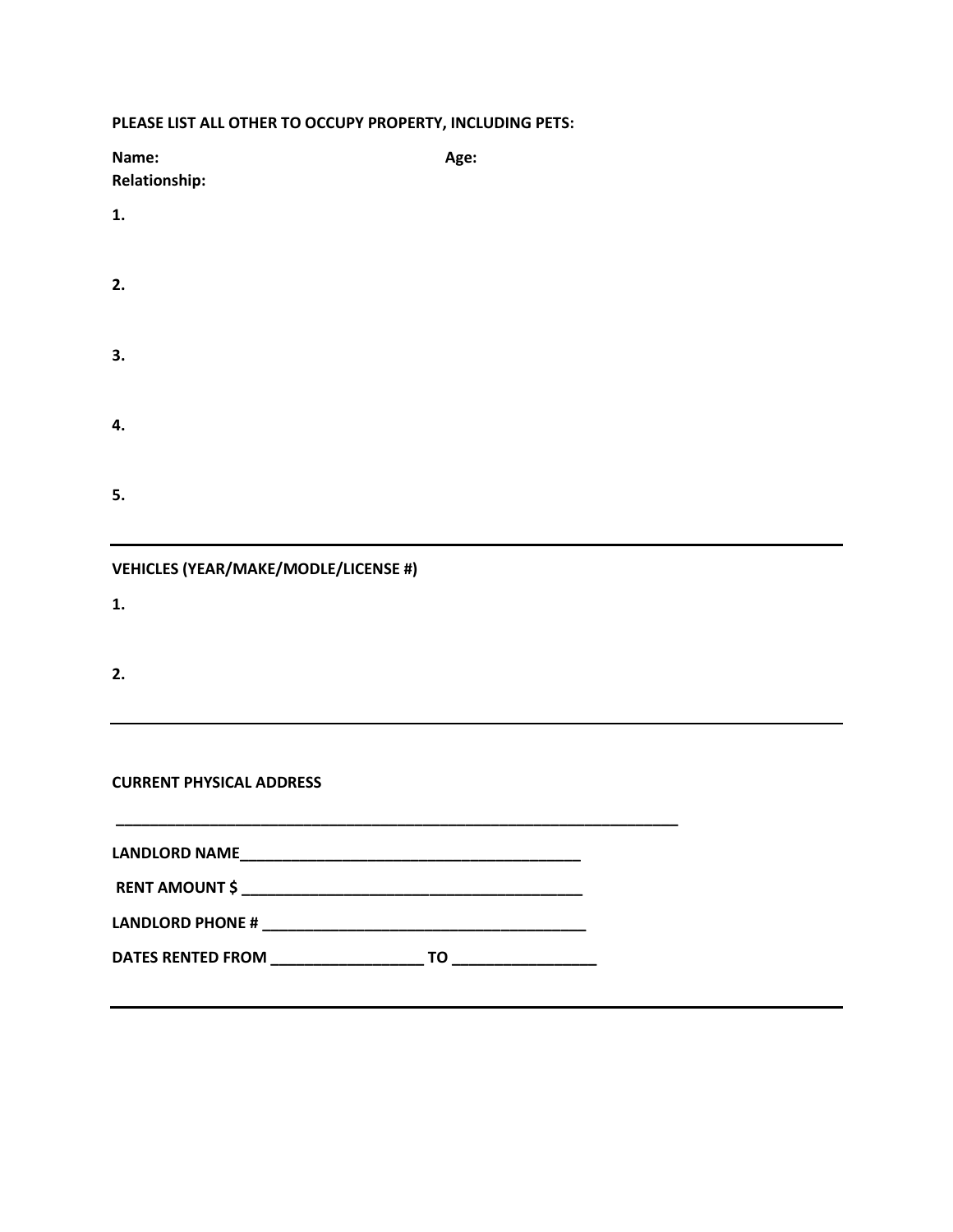PLEASE LIST THREE REFERENCES BELOW:

| [ ] FULL TIME [ ] PART TIME                |                                        |  |  |
|--------------------------------------------|----------------------------------------|--|--|
|                                            |                                        |  |  |
| EMPLOYEER PHONE NUMBER____________________ | EMPLOYEER PHONE NUMBER________________ |  |  |
| <b>EMERGENCY CONTACT</b>                   |                                        |  |  |
|                                            |                                        |  |  |
|                                            |                                        |  |  |

TENANT SCREENING NOTICE:

I certify that to the best of my/our knowledge, all statements made on this application for tenancy are true and complete. I further authorize management of Beaver Coal Company, Ldt. And its agents to obtain character repots, civil and or criminal records, tenant history, employment and income verification, bank information, and any other type of information needed to verify all information put forth in this application or information that would reflect upon my desirability as a tenant. I am aware that an incomplete application causes a delay in processing and may result in denial of tenancy. I understand that false, fraudulent or misleading information may be ground for denial of tenancy and/or forfeiture of my rental or lease agreement.

| Applicant's Signature | Date |  |
|-----------------------|------|--|
|                       |      |  |